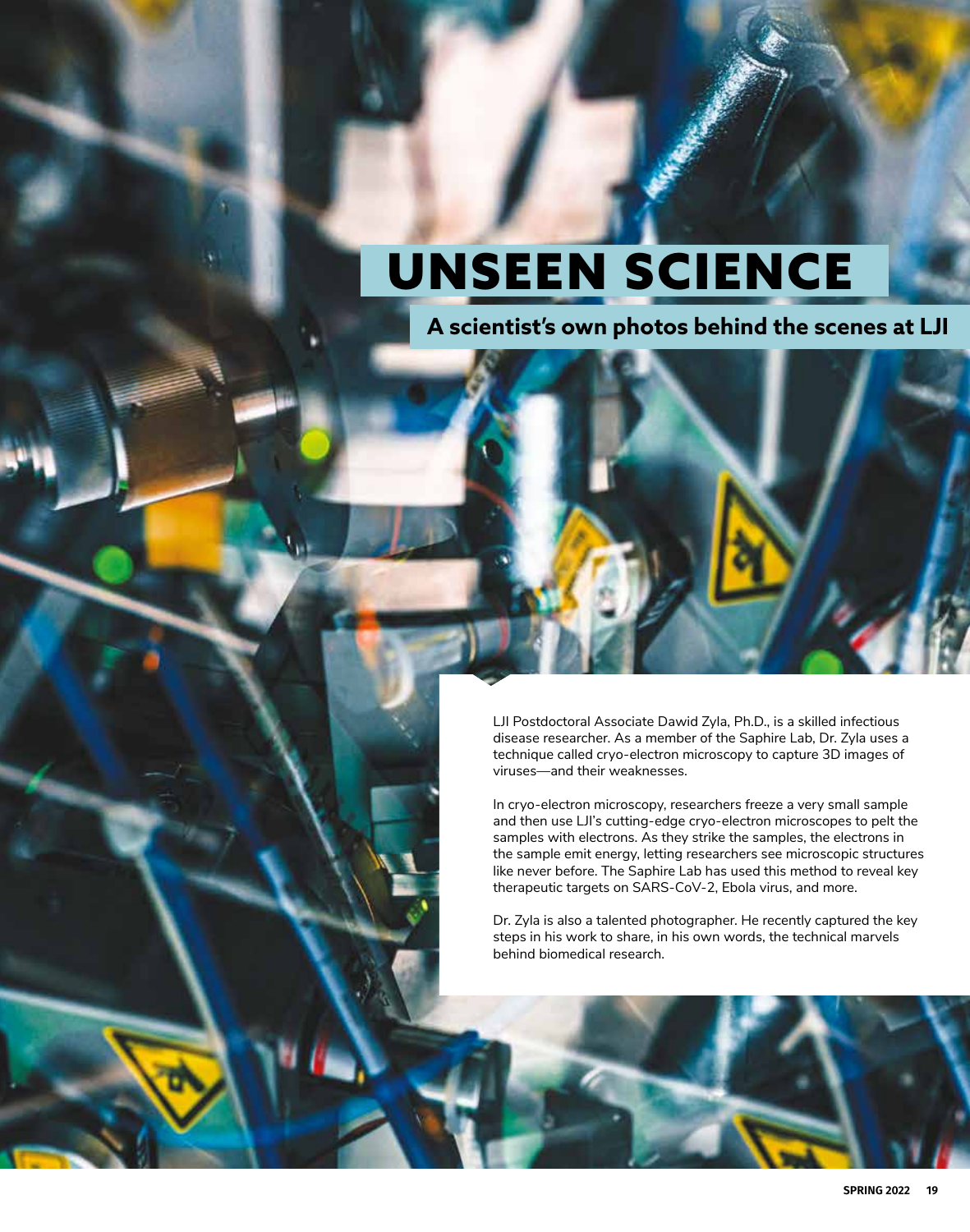## "BEGINNING IN PLASMA"

Dr. Zyla: "In cryogenic electron microscopy, everything starts in plasma. To prepare a sample, grids with small pieces of copper covered with a thin amorphous carbon film are cleaned and coated with charged particles. This is called the 'glow discharge' step. We do this work in a device called a plasma cleaner, which is connected to a vacuum pump that allows us to have low gas pressure in the chamber. Next, I apply a current between the electrodes that cause glow discharge: a plasma made of charged gas particles. Plasma present in the chamber can be observed as a purple glowing effect (in the picture). Glow discharge is required to remove residual particles present on the grid surface and make them more hydrophilic, which helps us capture a clear image later in the process."





#### "SCREENING FIRST"

"Preparing cryo-electron microscopy grids is knotty and it is relatively easy to make poor quality grids. It gets even harder when we factor in protein samples and their quality. Before we can solve any protein structure, we have to check grid quality using a cryogenic transmission electron microscope. This is the Titan Halo. The data we get from this microscope help us optimize samples and solve low-resolution reconstructions which guides us toward other protein structures to pursue."